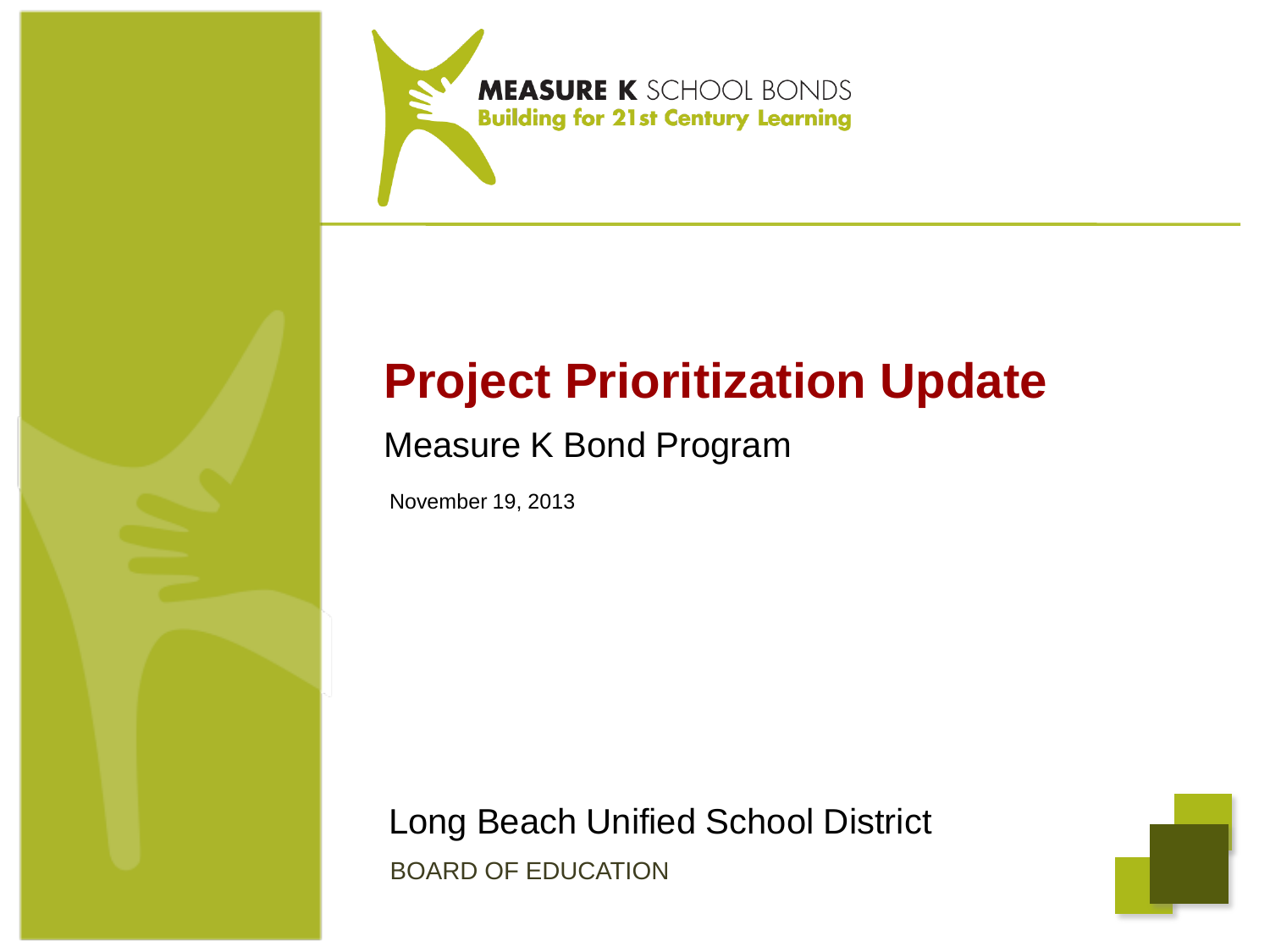

- **I. Bond Issuance**
	- Future Bond Issuance

## **II. Current Project Prioritization**

- Major Projects Reprioritization Summary
- Committed Projects

## **III. Future Project Prioritization**

- Measure K Funds Available for Future Projects
- State Funding Eligibility for Committed Projects
- Impact of State Funding to Augment Measure K

## **IV. Staff Recommendations**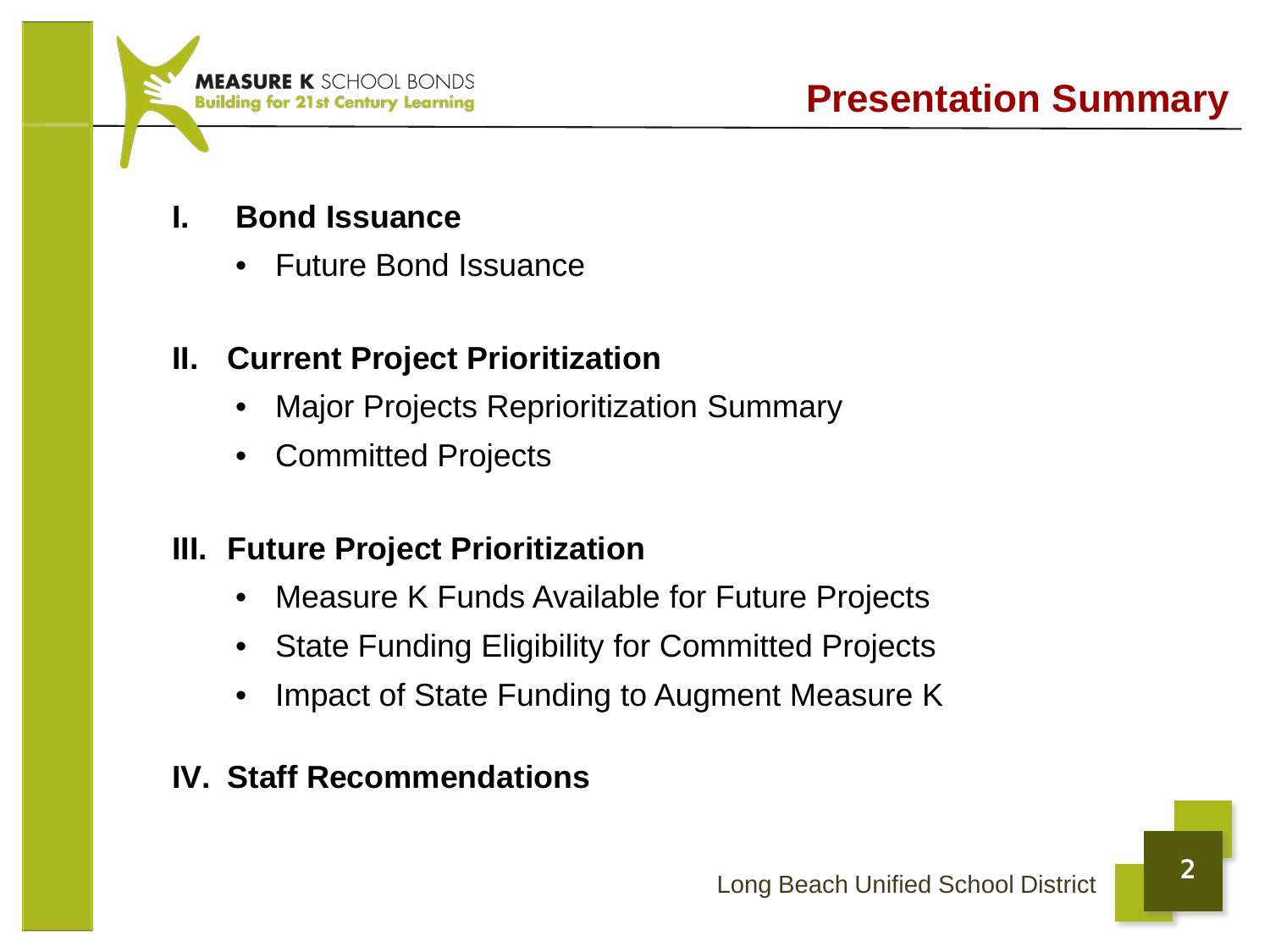



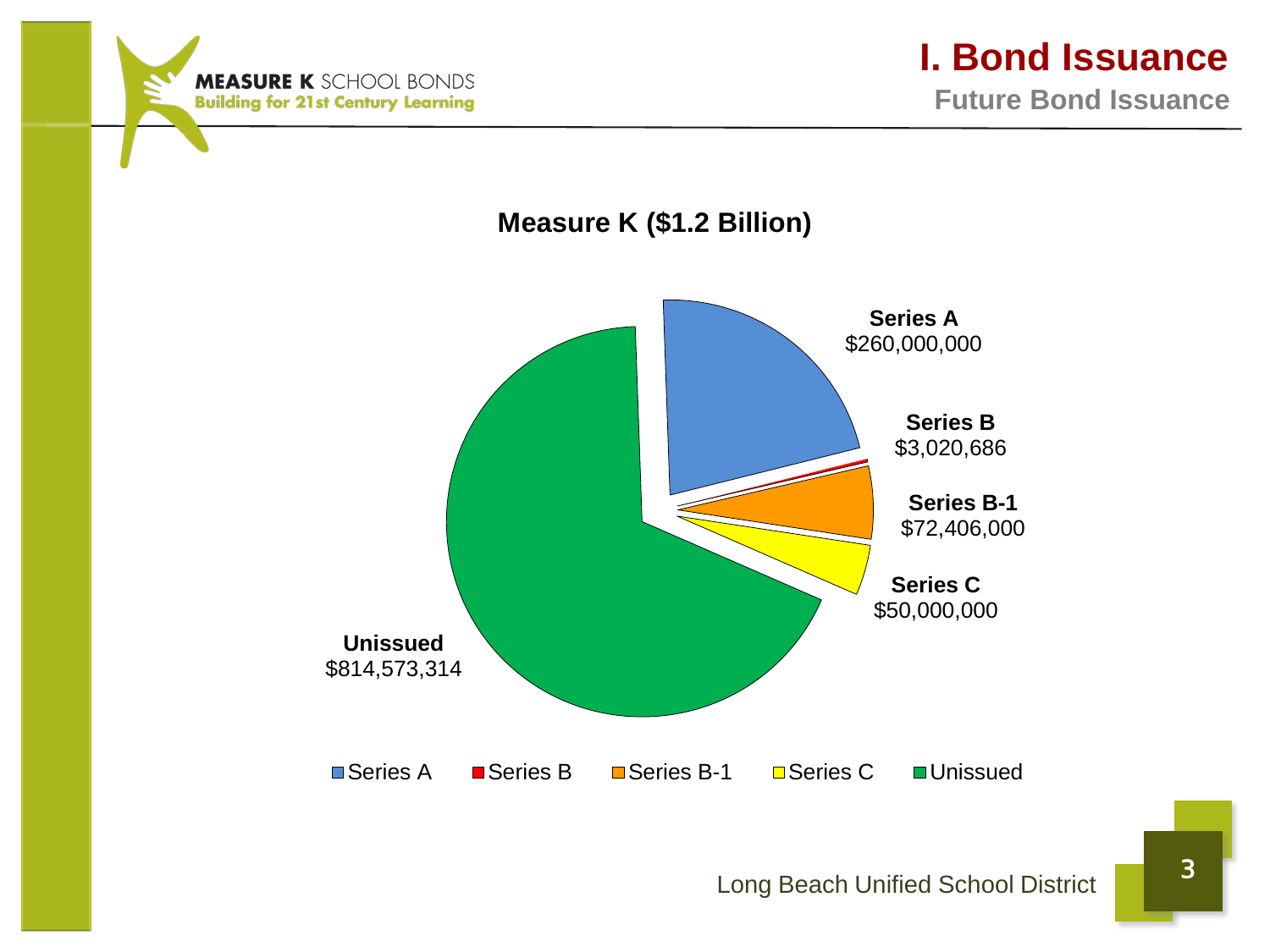## **Scenario 3:** Lower Series D from Scenario 1 to Allow Series E in 2017

#### **Issue Issue Date Proceeds** *Series A May 2009 \$ 260,000,000 (1) Series B May 2011 3,020,686 (1) Series B-1 May 2011 72,406,000 (1) Series C May 2013 50,000,000 (1)* Series D April 2014 270,000,000 Series E August 2017 175,000,000 Series F August 2029 369,573,314 Total \$1,200,000,000 **Issuance Schedule**

|                 |             | <b>CIBs</b> |             | <b>CABs</b> | <b>Total</b> |
|-----------------|-------------|-------------|-------------|-------------|--------------|
|                 | <b>CIBs</b> | Rpmt        | <b>CABs</b> | Rpmt        | Rpmt         |
|                 | %           | Ratio       | %           | Ratio       | Ratio        |
| Series A        | 100.0%      | 1.6         | 0.0%        |             | 1.6          |
| Series B        | 0.0%        |             | 100.0%      | 15.1        | 15.1         |
| Series B-1      | 100.0%      | 11          | 0.0%        |             | 1.1          |
| Series C        | 100.0%      | 1.6         | $0.0\%$     |             | 1.6          |
| Series D        | 50.5%       | 2.2         | 49.5%       | 3.0         | 2.6          |
| Series E        | 65.1%       | 2.0         | 34.9%       | 3.9         | 2.7          |
| <b>Series F</b> | $0.0\%$     |             | 100.0%      | 3.3         | 3.3          |
| Aggregate       | 52.7%       | 17          | 47.3%       | 3.4         | 2.5          |

(1) Previously issued financings.

(2) Assumes future AV growth of 4% annually.



- Series D and E larger than in Scenario 2 (\$165M greater)
- Series E accessed in 2017
- Series E contains CIBs
- Series F accessed sooner than in Scenario 1

### **Pros Cons**

- Series D smaller than in Scenario 1 (\$90M less)
- Series F would consist of 100% CABs
- Series F not accessed until 2029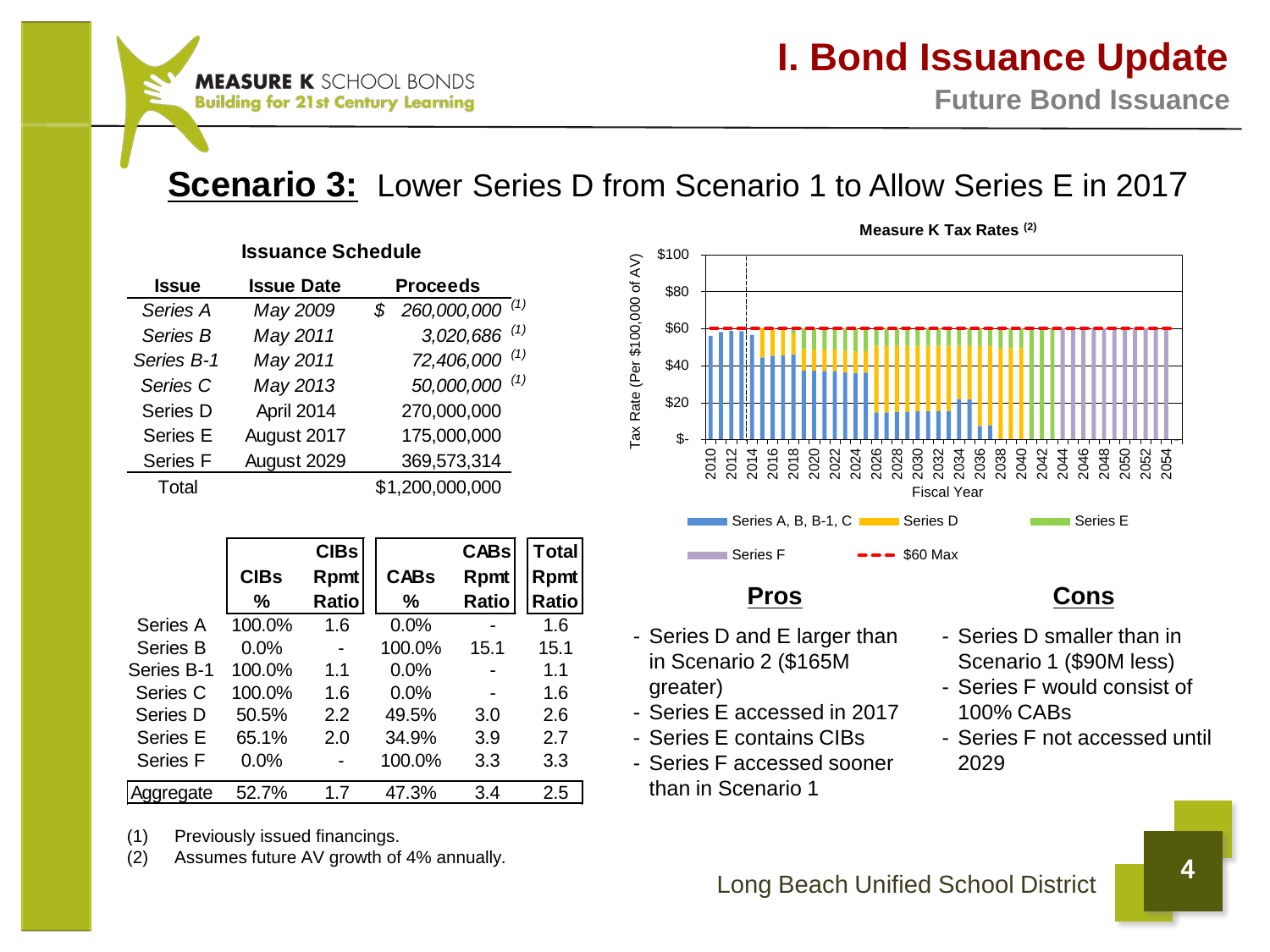

- **Nelson MS**  Opened Fall 2012
- **McBride HS** Opened Fall 2013
- **Cabrillo HS Pool**  Opened Fall 2013
- **Roosevelt ES** Construction underway; opening scheduled for Fall 2015
- **Newcomb Academy**  Construction underway; opening scheduled for Fall 2015
- **Jordan HS Ph. 1-6** Bid procurement underway for interim housing and field improvements; start construction January 2014 and continue through Fall 2021
- **New HS #2 (Browning Site)**  Target opening Fall 2016
- **New HS #3 (J Plus Site)**  Target opening Fall 2021
- **New HS #5 (Hill Site)**  Target opening Fall 2015
- **District-Wide Projects –** Ongoing with all projects completed by Summer 2016

## Total Estimated Measure K Funds for Committed Projects = **\$565,153,517**

#### **Note:**

Projects funded by Measure K Bond Issuance Series A, B, B1, C and portion of future Issuance D and E. Projects also dependent on State ORG funding (Roosevelt) and SMP funding (Newcomb)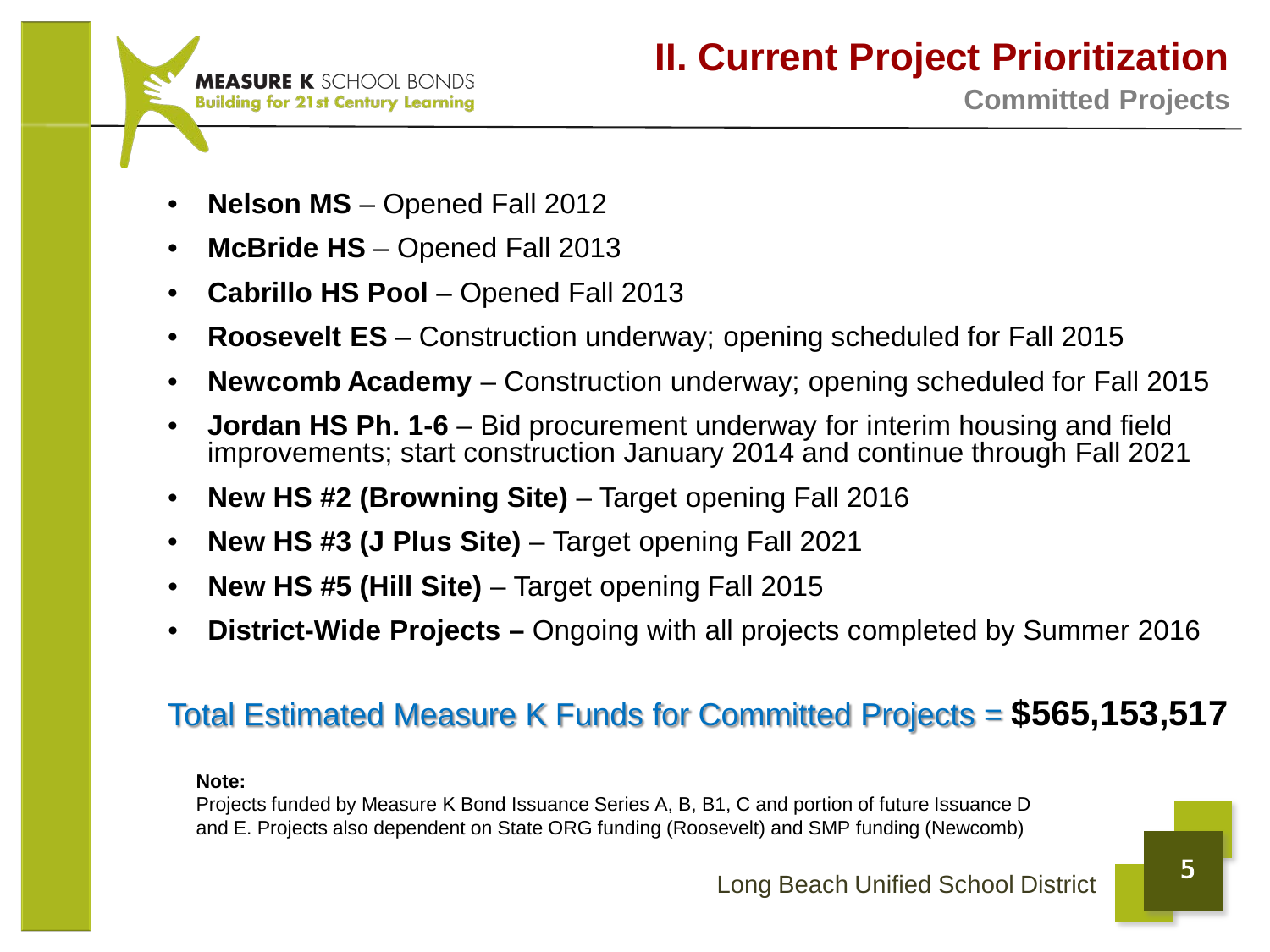

## **III. Future Project Prioritization**

**Measure K Funds Available for Future Projects**

- Current committed project cash flow needs and future Bond Issuance D and E yield an estimated **\$74.0M**(1) available for future projects delivered from **now through 2021**
- Future Bond Issuance F is estimated to yield **\$175.1M**(1) available for future projects **starting in the Fall of 2029**



Measure K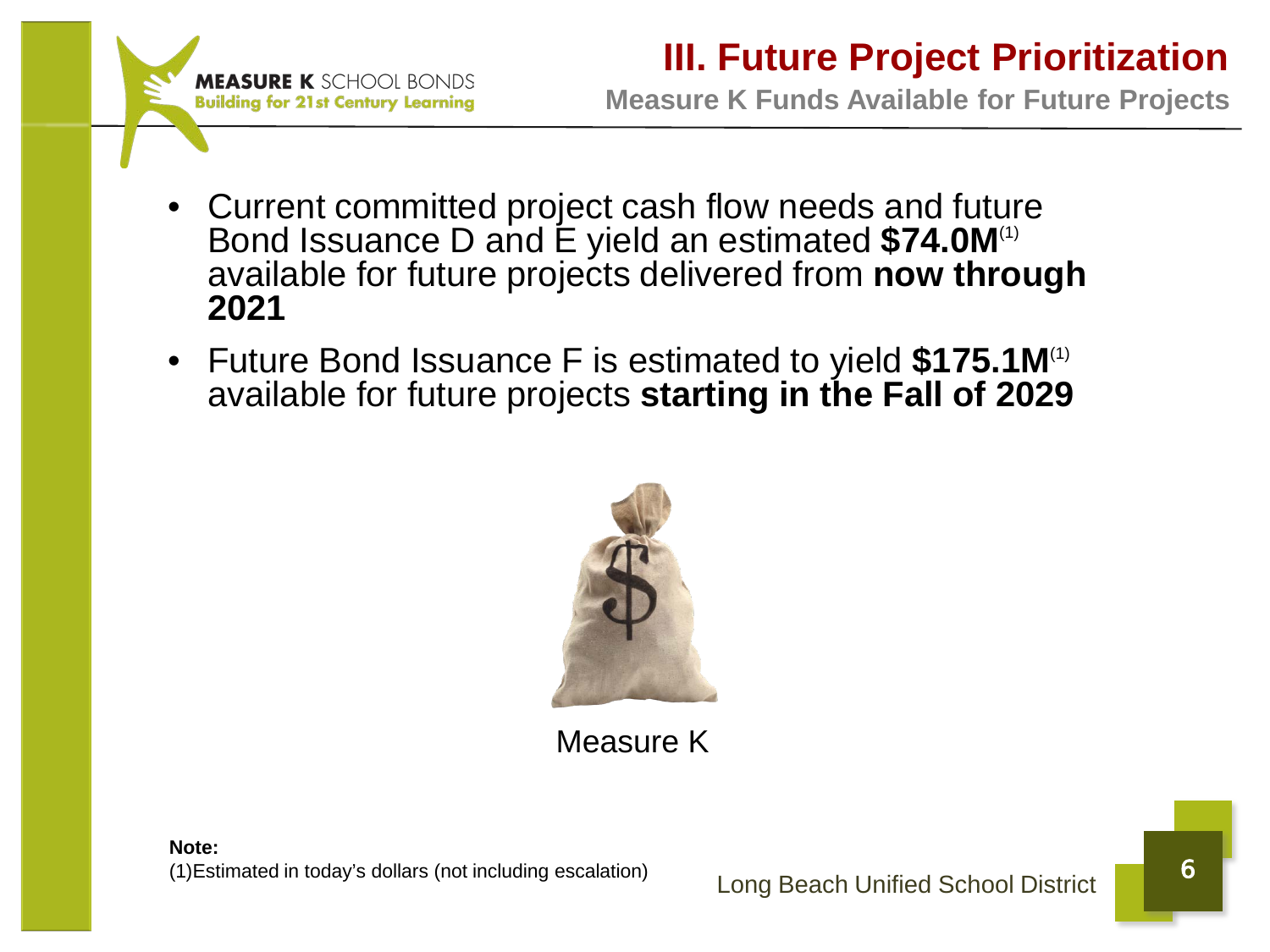

**State Funding Eligibility for Committed Projects**

- State funding is dependent on a State-wide school bond measure in **2014 (or 2016)** to replenish funds for Modernization, New Construction, and other grant programs
- Current estimated State funding eligibility for committed projects at Roosevelt ES, Newcomb Academy, and Jordan HS could provide an estimated **\$40,193,639** for future projects
- Total funding available, pending state funding approvals, is \$114.19M to fund projects for Measure K 2017 bond sale (E)



State Funding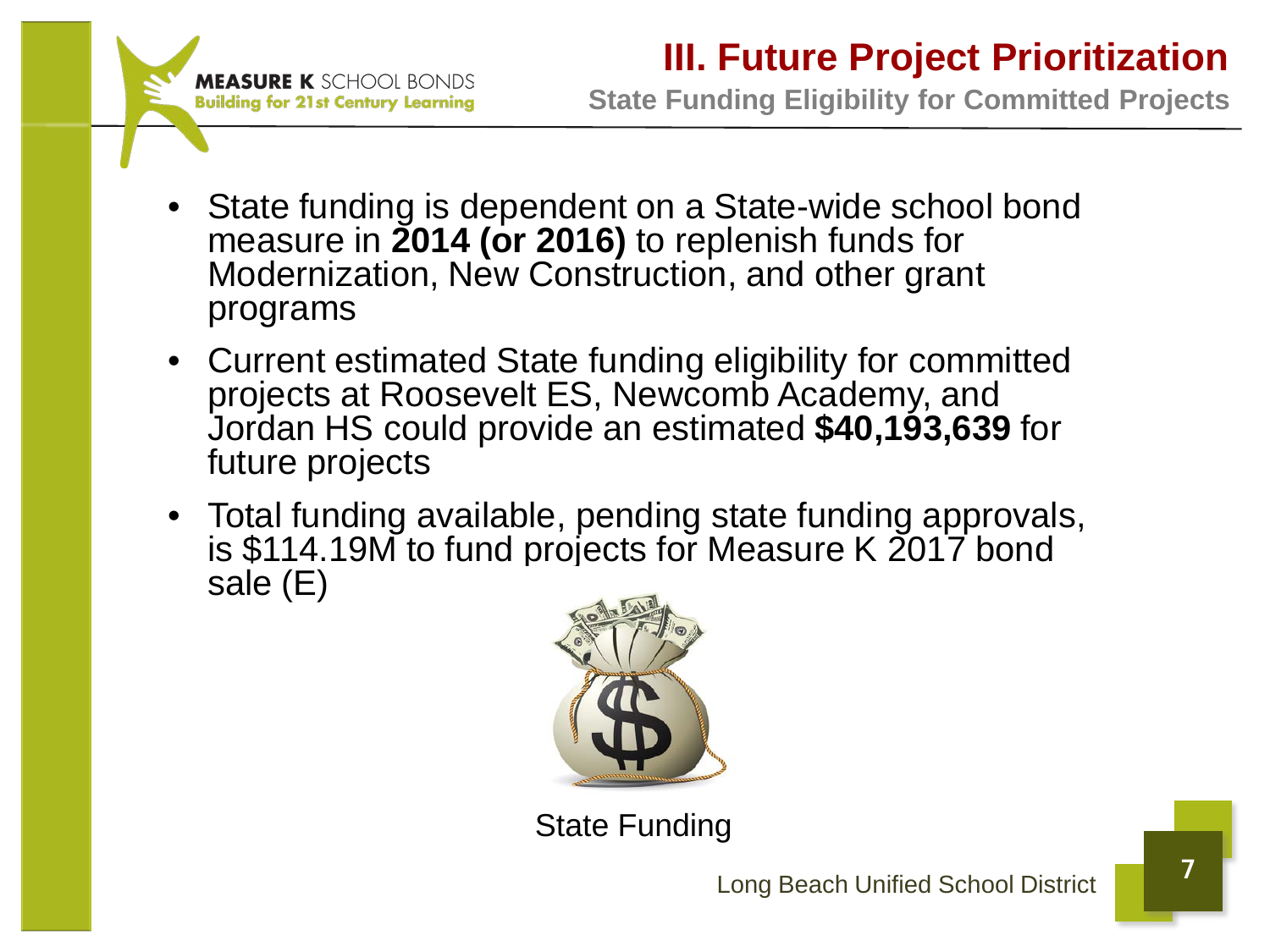

## **III. Future Project Prioritization**

**Impacts of State Funds to Augment Measure K**

|                                      |                           |                        |                            | <b>Estimated District</b> |                            |                                  |  |
|--------------------------------------|---------------------------|------------------------|----------------------------|---------------------------|----------------------------|----------------------------------|--|
|                                      |                           | <b>Estimated State</b> |                            | <b>Contribution</b>       |                            |                                  |  |
| <b>Projects</b>                      |                           | Funds <sup>1</sup>     |                            | (Measure K)               |                            | <b>Total Project<sup>2</sup></b> |  |
| <b>Recommended Priority Projects</b> |                           |                        |                            |                           |                            |                                  |  |
| <b>Reconstruction/Renovation</b>     |                           |                        |                            |                           |                            |                                  |  |
| New HS#4 (Butler)                    | \$                        |                        | \$                         | 2,500,000                 | \$                         | 2,500,000                        |  |
| Renaissance HS for the Arts          | \$                        | 4,321,796              | \$                         | 35,678,204                | \$                         | 40,000,000                       |  |
| Subtotal                             | \$                        | 4,321,796              | $\mathcal{L}$              | 38, 178, 204              | \$                         | 42,500,000                       |  |
| <b>AB300</b>                         |                           |                        |                            |                           |                            |                                  |  |
| Bancroft MS Gym                      | \$                        | 1,043,180              | \$                         | 4,967,808                 | \$                         | 6,010,988                        |  |
| Hoover MS Gym                        | \$                        | 1,343,937              | \$                         | 3,258,474                 | $\mathfrak{S}$             | 4,602,411                        |  |
| Polytechnic HS Auditorium            | \$                        | 6,840,572              | \$                         | 12,469,944                | \$                         | 19,310,516                       |  |
| <b>Wilson HS Auditorium</b>          | \$                        |                        | \$                         | 13,403,380                | \$                         | 13,403,380                       |  |
| Subtotal                             | \$                        | 9,227,689              | \$                         | 34,099,606                | \$                         | 43,327,295                       |  |
| <b>Total</b>                         | $\boldsymbol{\mathsf{s}}$ | 13,549,485             | \$                         | 72,277,810                | \$                         | 85,827,295                       |  |
|                                      |                           |                        |                            |                           |                            |                                  |  |
| <b>Future Priority Projects</b>      |                           |                        |                            |                           |                            |                                  |  |
| <b>AB300</b>                         |                           |                        |                            |                           |                            |                                  |  |
| Hamilton MS Gym                      | $\boldsymbol{\mathsf{S}}$ | 2,251,086              | $\boldsymbol{\mathsf{S}}$  | 7,088,711                 | \$                         | 9,339,797                        |  |
| <b>Reconstruction/Renovation</b>     |                           |                        |                            |                           |                            |                                  |  |
| Millikan HS                          | \$                        | 28,835,838             | $\boldsymbol{\theta}$      | 19,223,892                | \$                         | 48,059,730                       |  |
| <b>Hamilton MS</b>                   | \$                        | 8,510,715              | $\boldsymbol{\mathsf{S}}$  | 5,673,810                 | \$                         | 14,184,525                       |  |
| Willard ES                           | \$                        | 4,231,176              | $\boldsymbol{\mathsf{\$}}$ | 2,820,784                 | \$                         | 7,051,960                        |  |
| Avalon K12                           | \$                        | 6,161,933              | \$                         | 4,107,955                 | \$                         | 10,269,888                       |  |
| <b>Subtotal</b>                      | \$                        | 47,739,662             | \$                         | 31,826,441                | $\boldsymbol{\mathcal{S}}$ | 79,566,103                       |  |
| <b>Total</b>                         | \$                        | 49,990,748             | \$                         | 38,915,152                | \$                         | 88,905,900                       |  |
| <b>Grand Total</b>                   | \$                        | 63,540,233             | \$                         | 111,192,962               | \$                         | 174,733,195                      |  |

## 8 Long Beach Unified School District

**Note:**

(1) Dependent on future State-wide bond measure

(2) Estimated in today's dollars (not including escalation)

8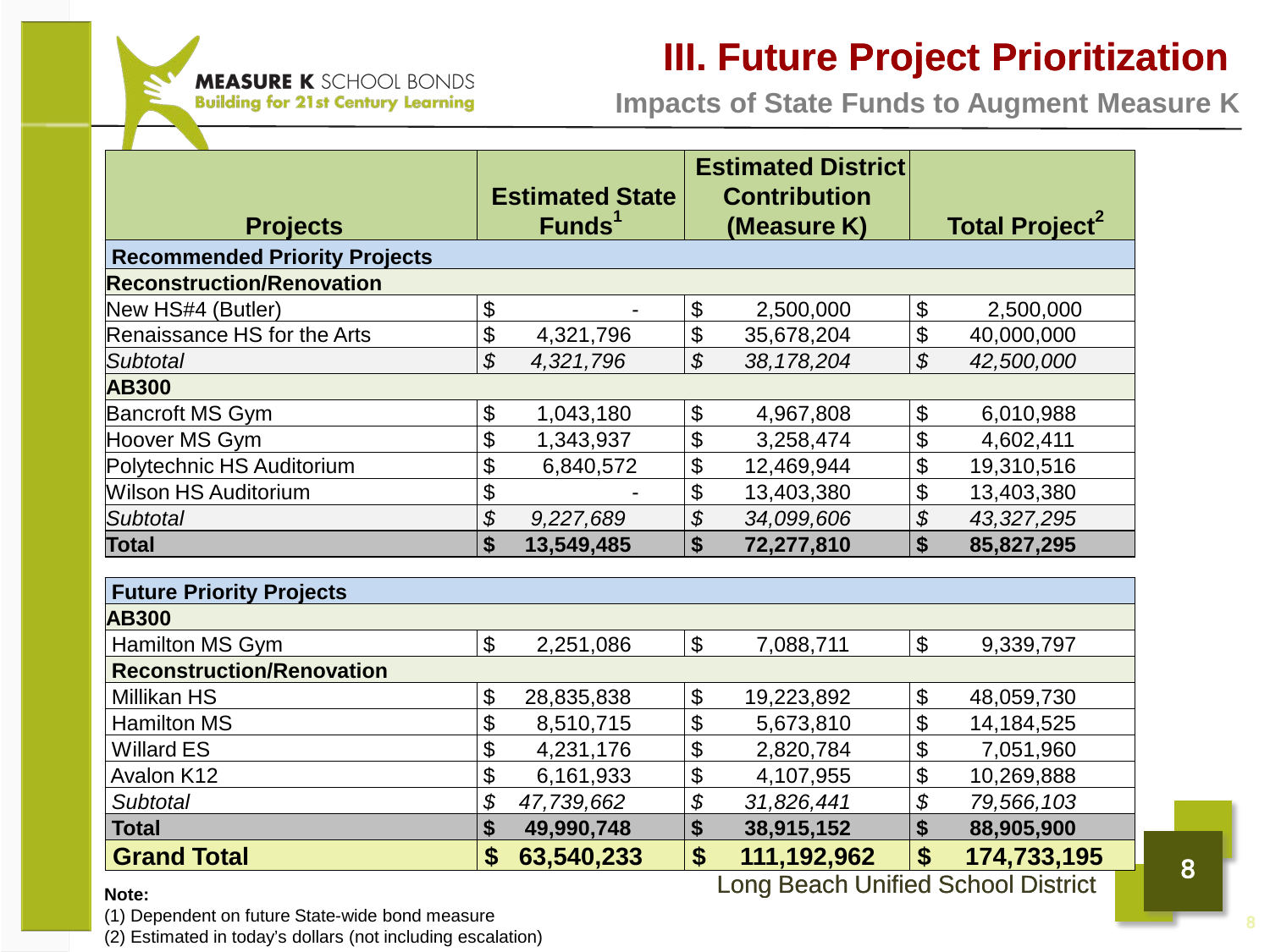## **Staff Recommendations**

Identify two priority project lists: #1 and #2

- Priority List #1: Planning/construction to proceed
	- Reconstruction/Renovation
		- New HS #4 (Butler)
		- Renaissance HS for the Arts
	- AB300: Leverage an estimated **\$9,227,689** and offset an estimated **\$34,099,606** in Measure K funds
		- Gym: Bancroft MS, Hoover MS
		- Auditorium: Poly HS, Wilson HS
- Priority List #2: (Leveraged as funding becomes available)
	- AB300
		- Hamilton MS Gym
	- Reconstruction/Renovation (per State Modernization match)
		- Millikan HS
		- Hamilton MS
		- Willard ES
		- Avalon K-12